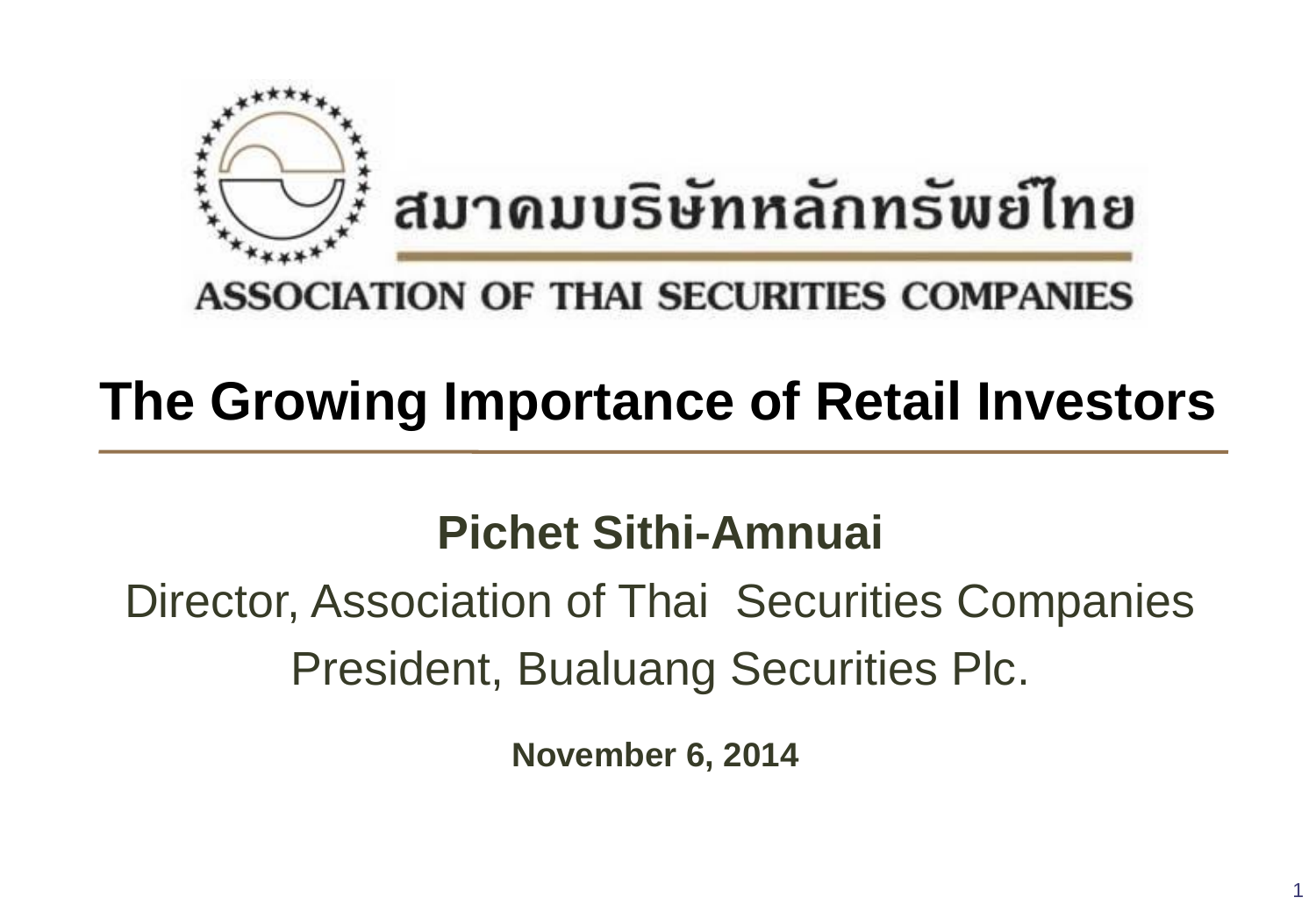

### **Nature of Thai investors**

*Unit : Yearly trading value in billion baht* 



• Retail investors have represented the largest portion on 10-year average at 60.12%. Source : SET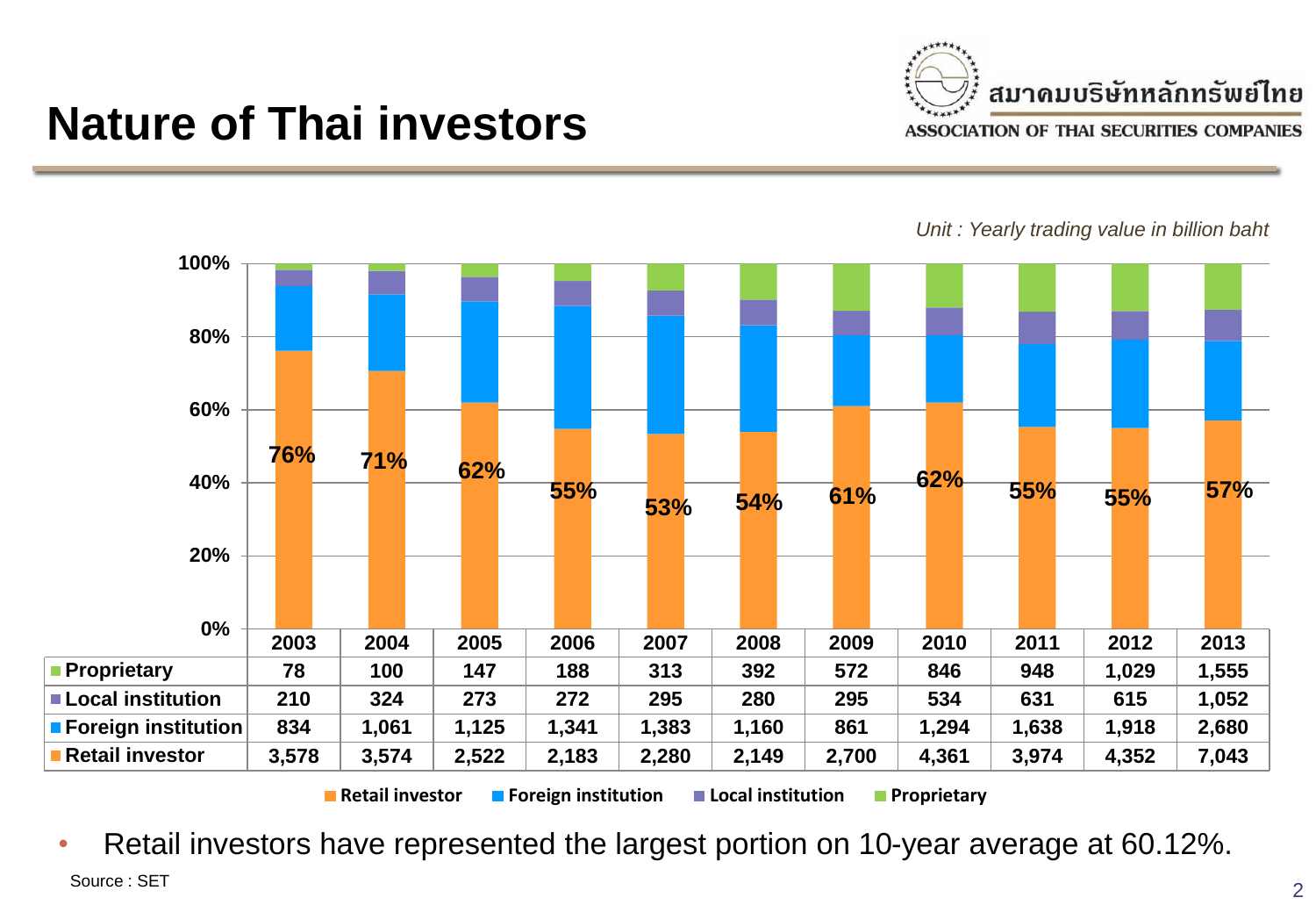# **8 retail investor segments for SET during 2H2013**



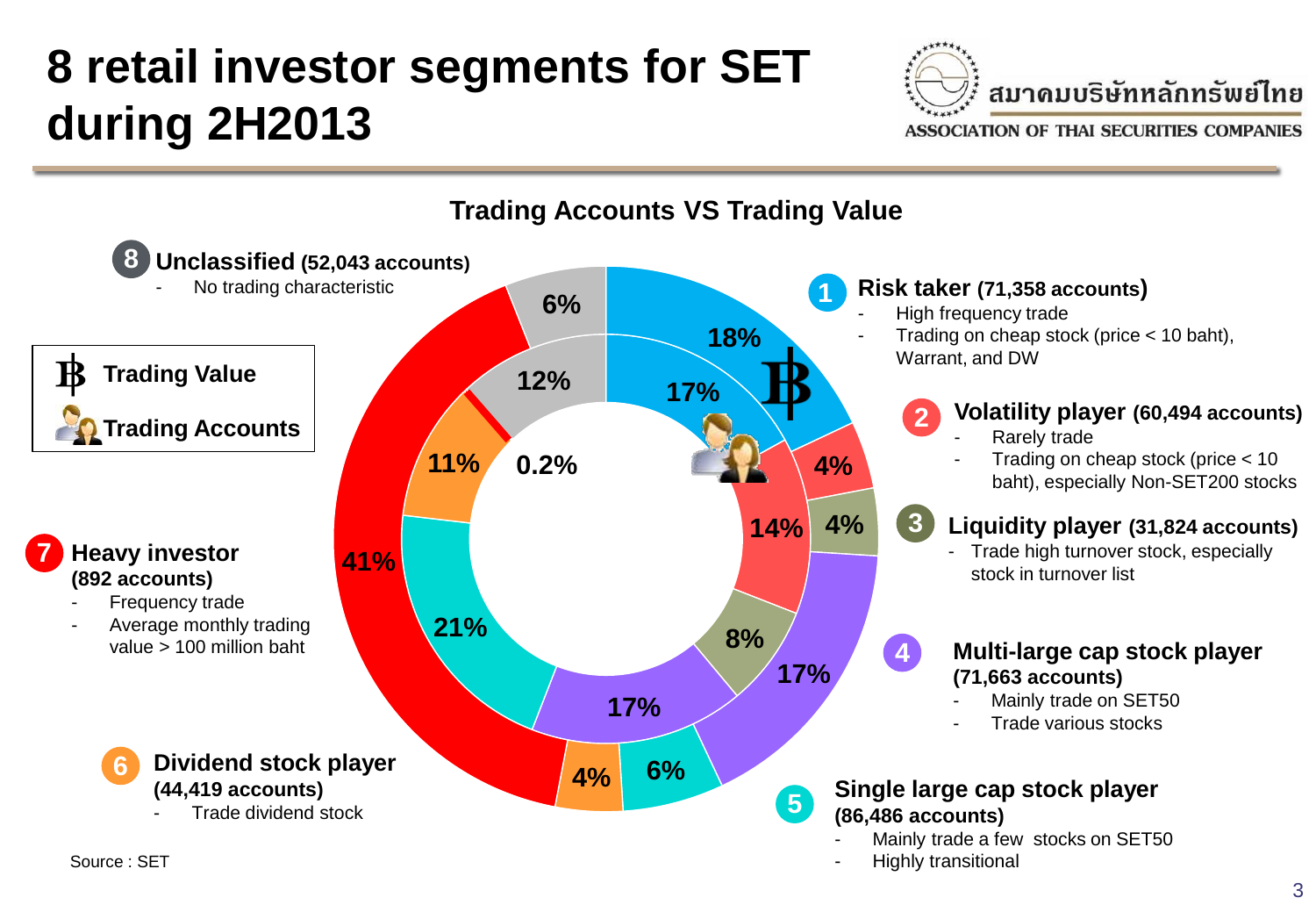

• Retail trading accounts account for less than 1.50% of Total Population in 2013 (64.79 million people).

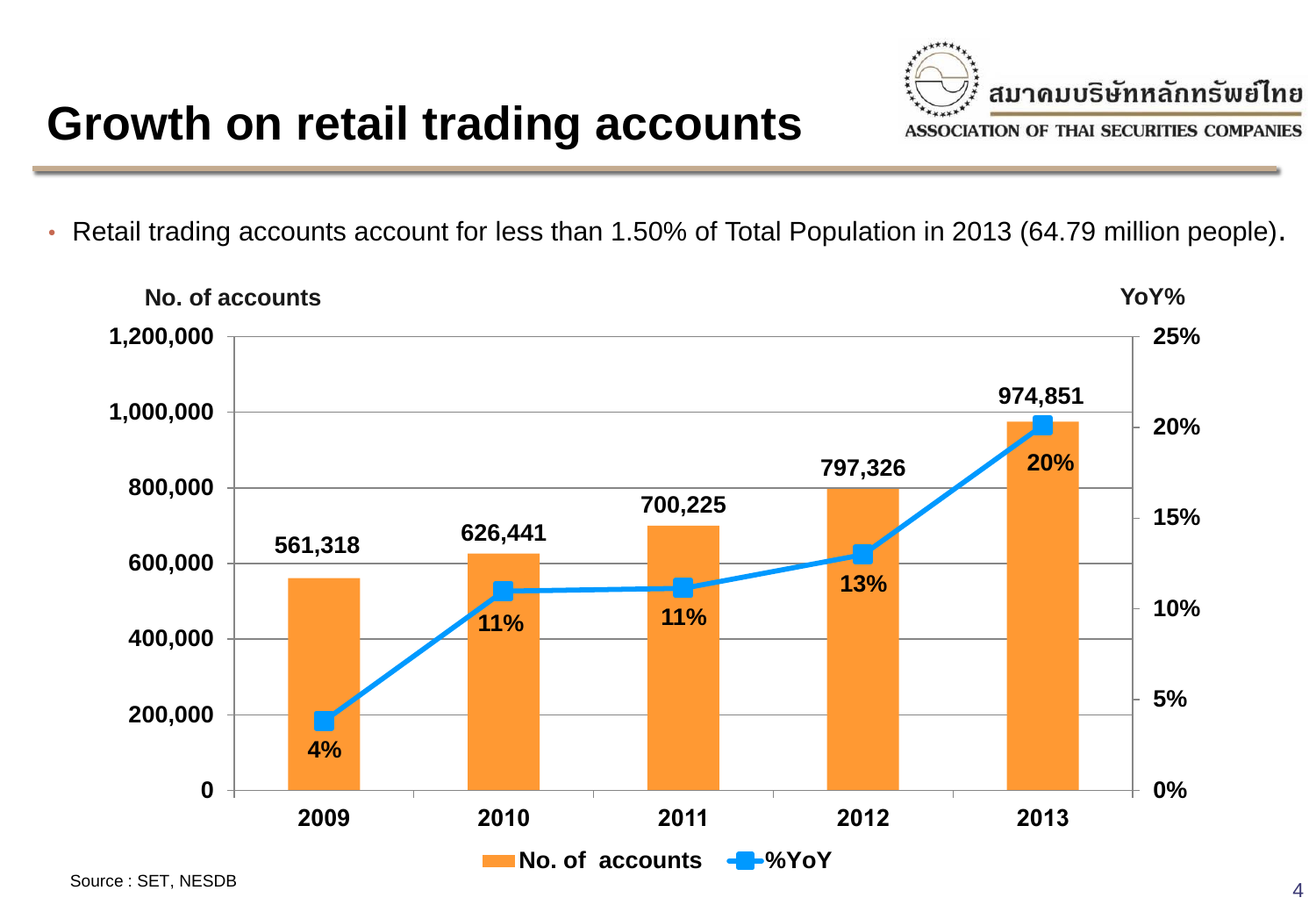

## **Average yearly Internet trading value**

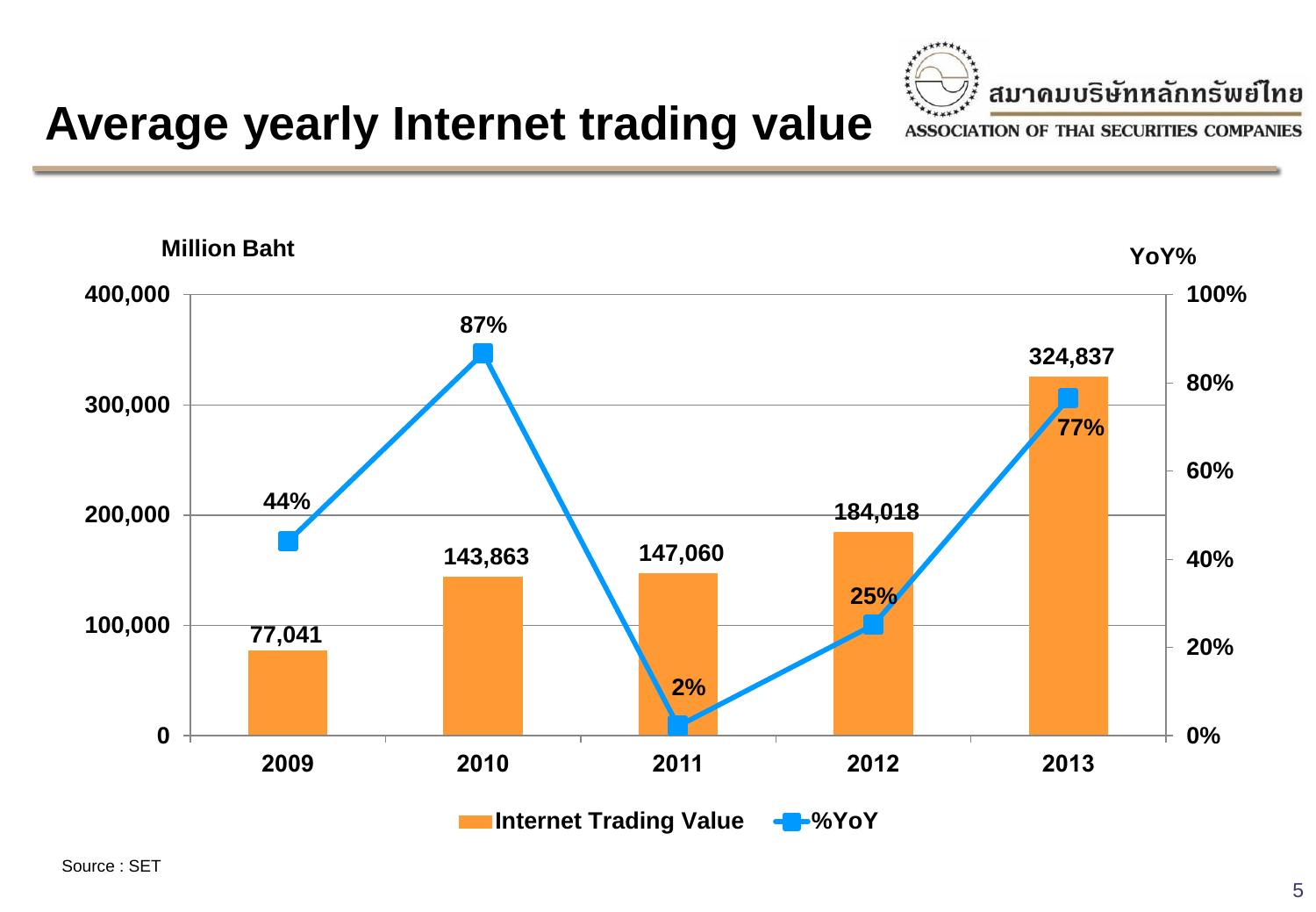

### **Growth on Internet trading accounts**

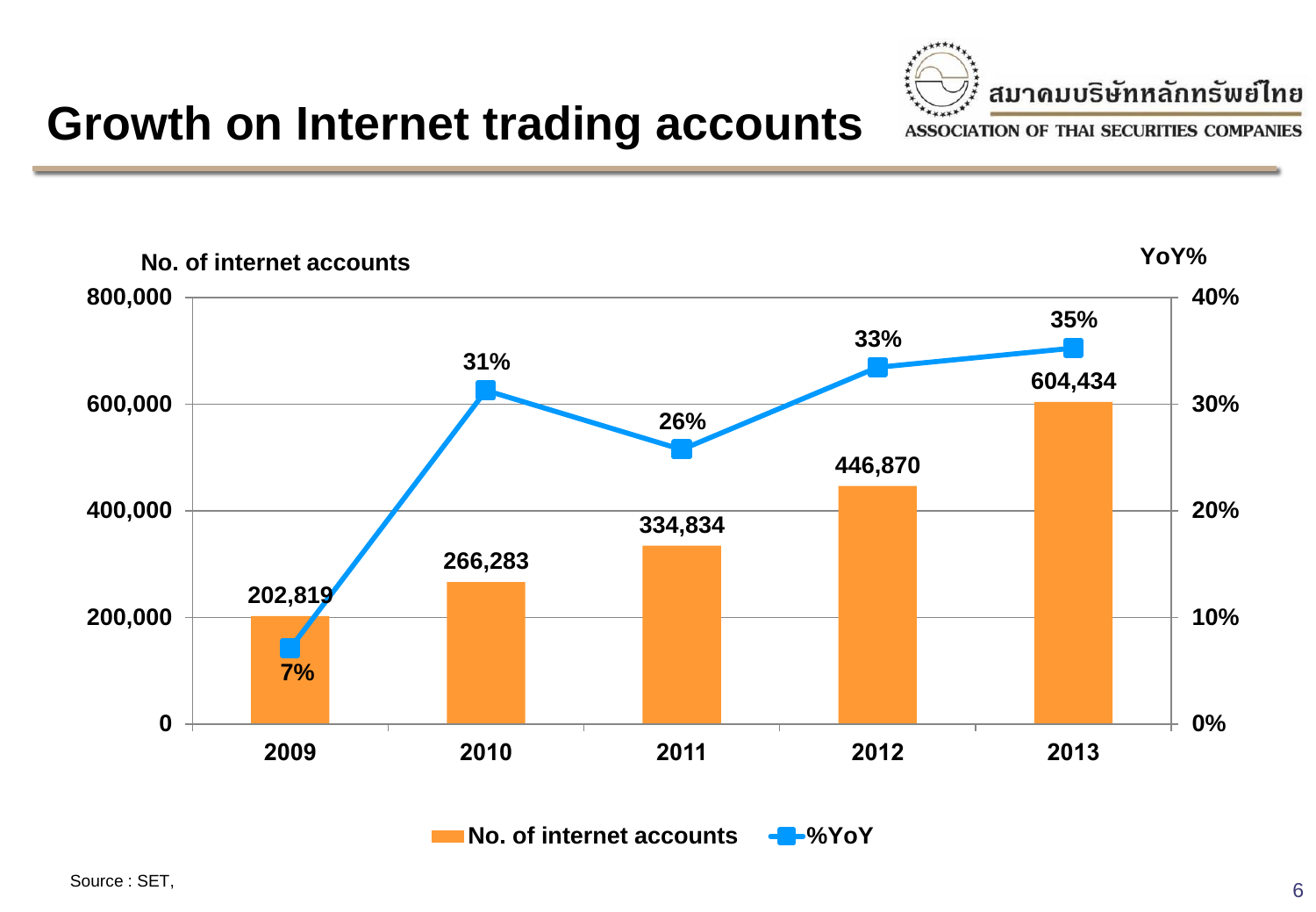

### **Banker to Broker**



**No.of accounts opened and (No. of participating banks)**

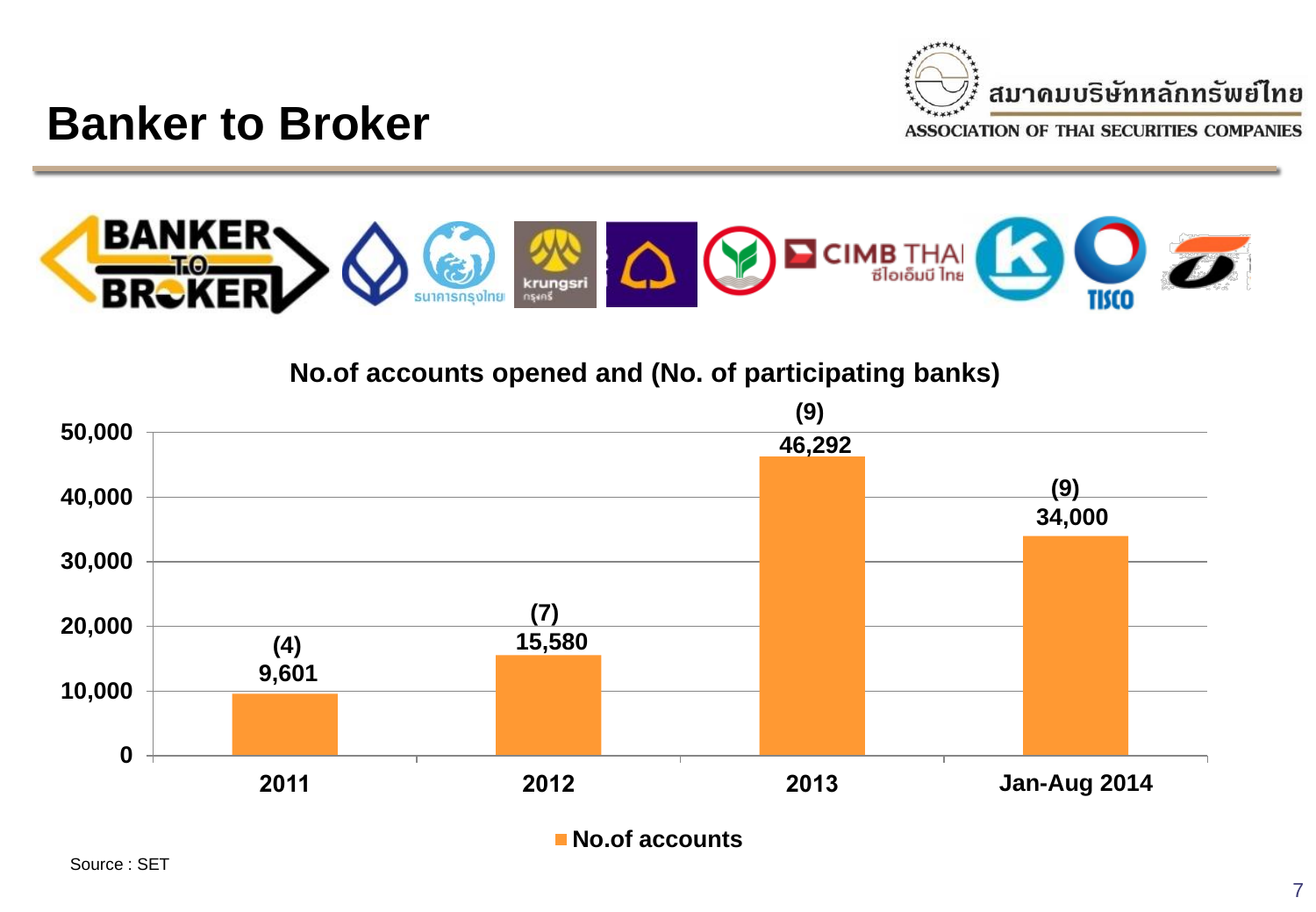## **Why do retail investors open more accounts?**



- Required capital gain or dividend.
- Interest rate on 12-month fixed bank deposit significantly decreased and no guaranteed deposit.

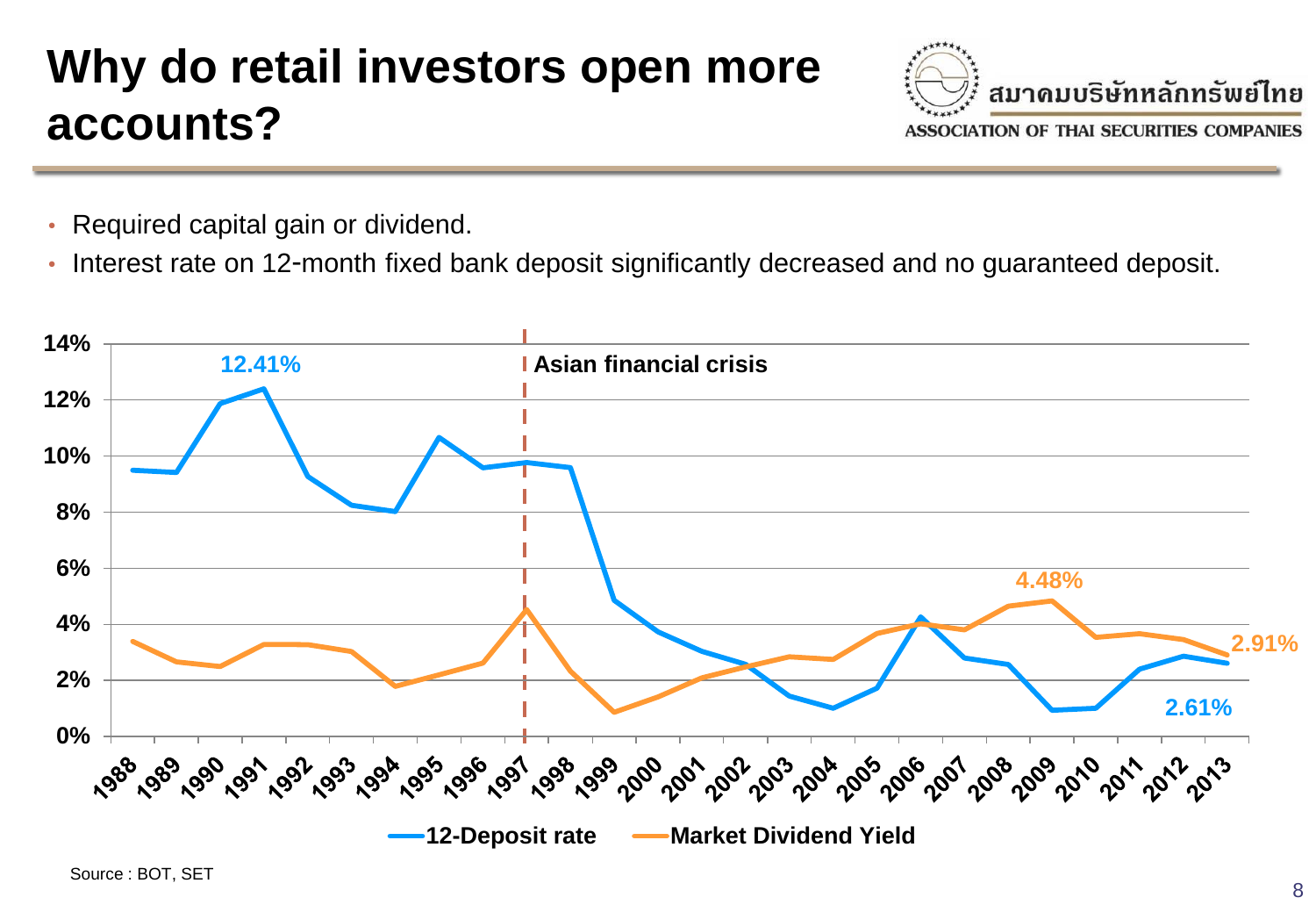**Creating sustainable retail investors**





### **Investor education + Investment tools**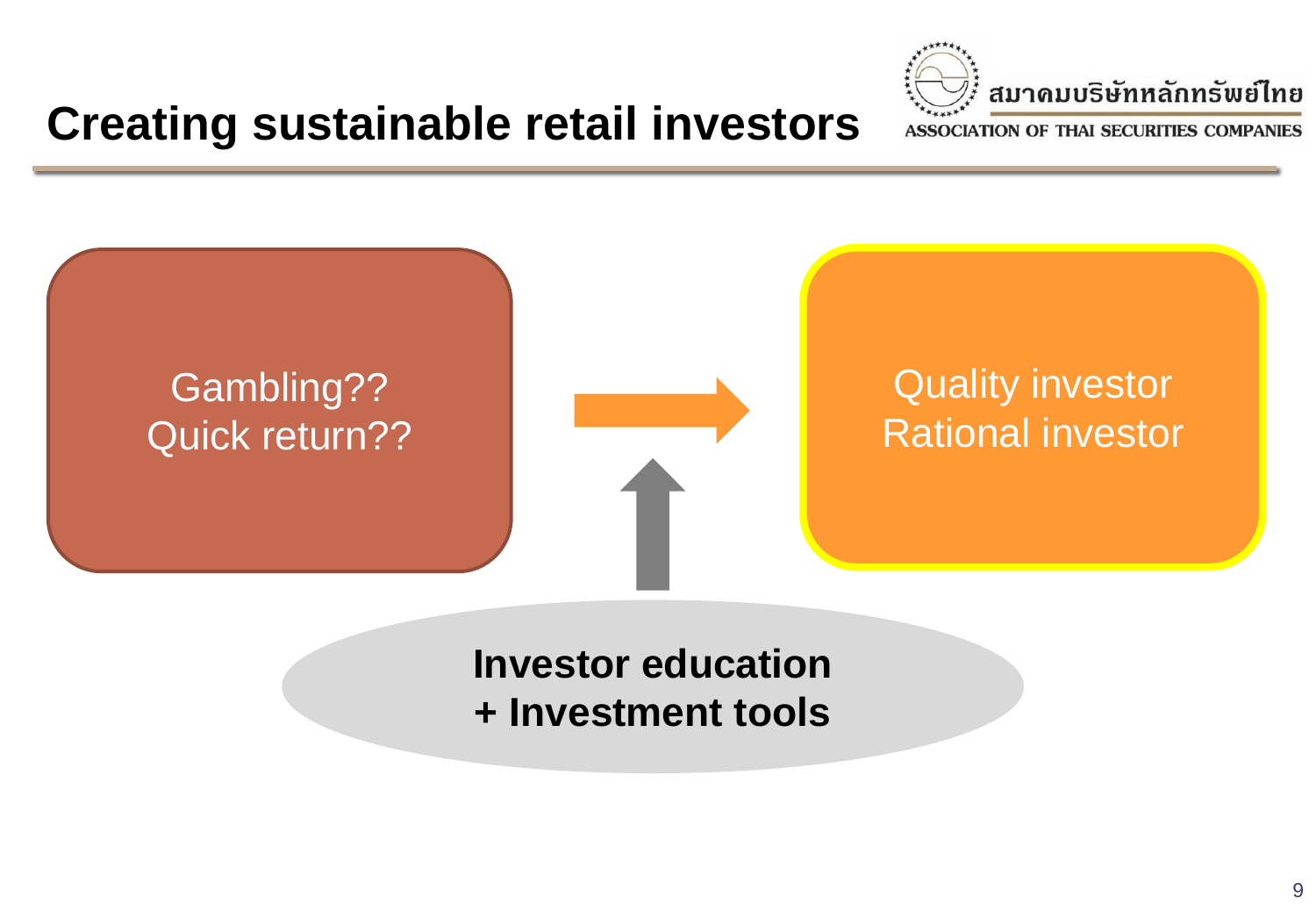

**E-Newsletter** 

## **Types of education activities**

#### **Regulator**

- Radio
- Short series
- Printed media
- E-newsletter
- TV program

#### **Stock Exchange**

- Opportunity day
- Roadshow : SET in the city, Money Expo
- Social media
- Trading simulation
- TV channel





1888>

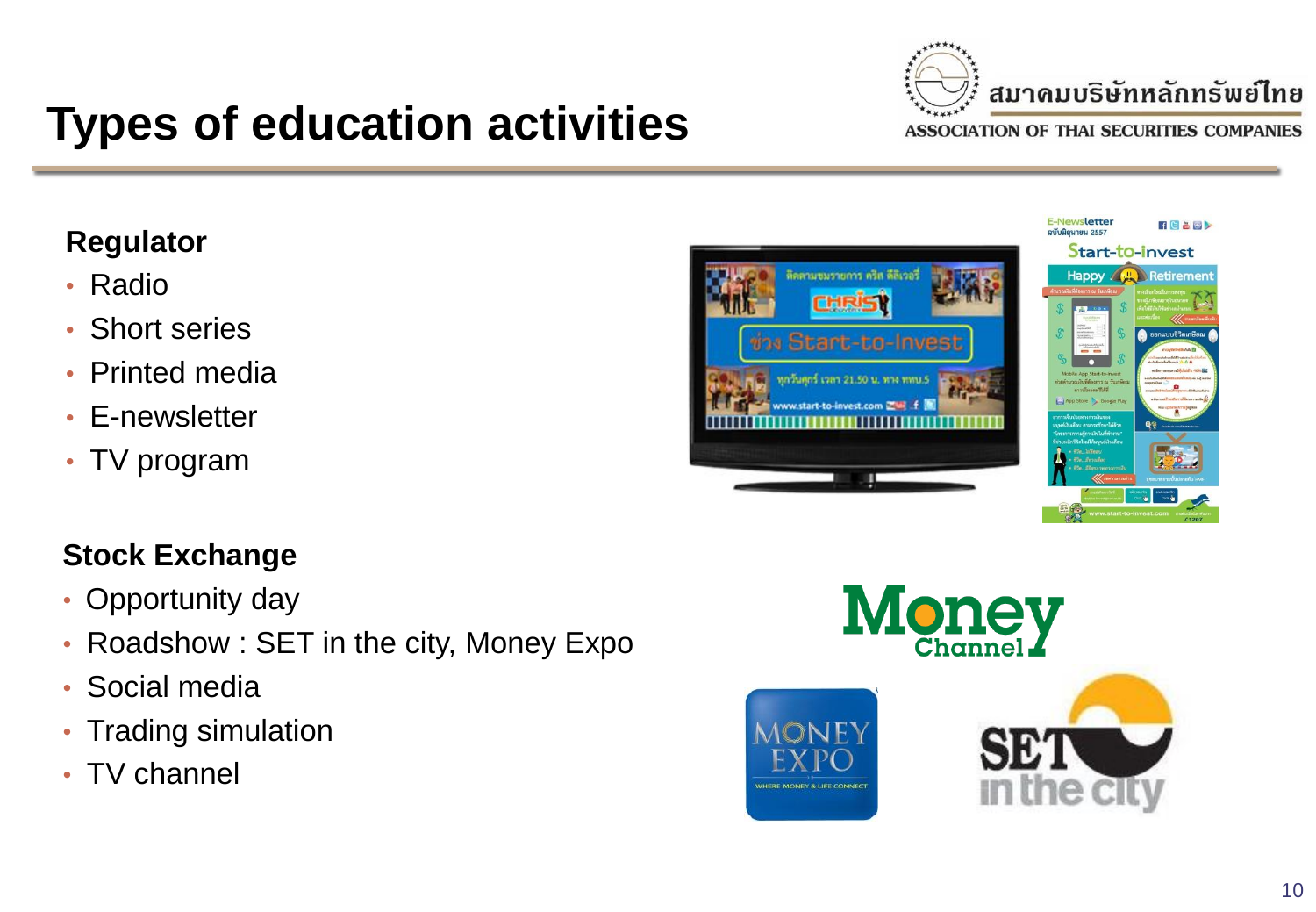

## **Types of education activities**

#### **Brokers**

- Trading tools
- Seminars
- Social media
- Trading simulation and reality



#### **Media / Publisher**

- Seminars
- Books